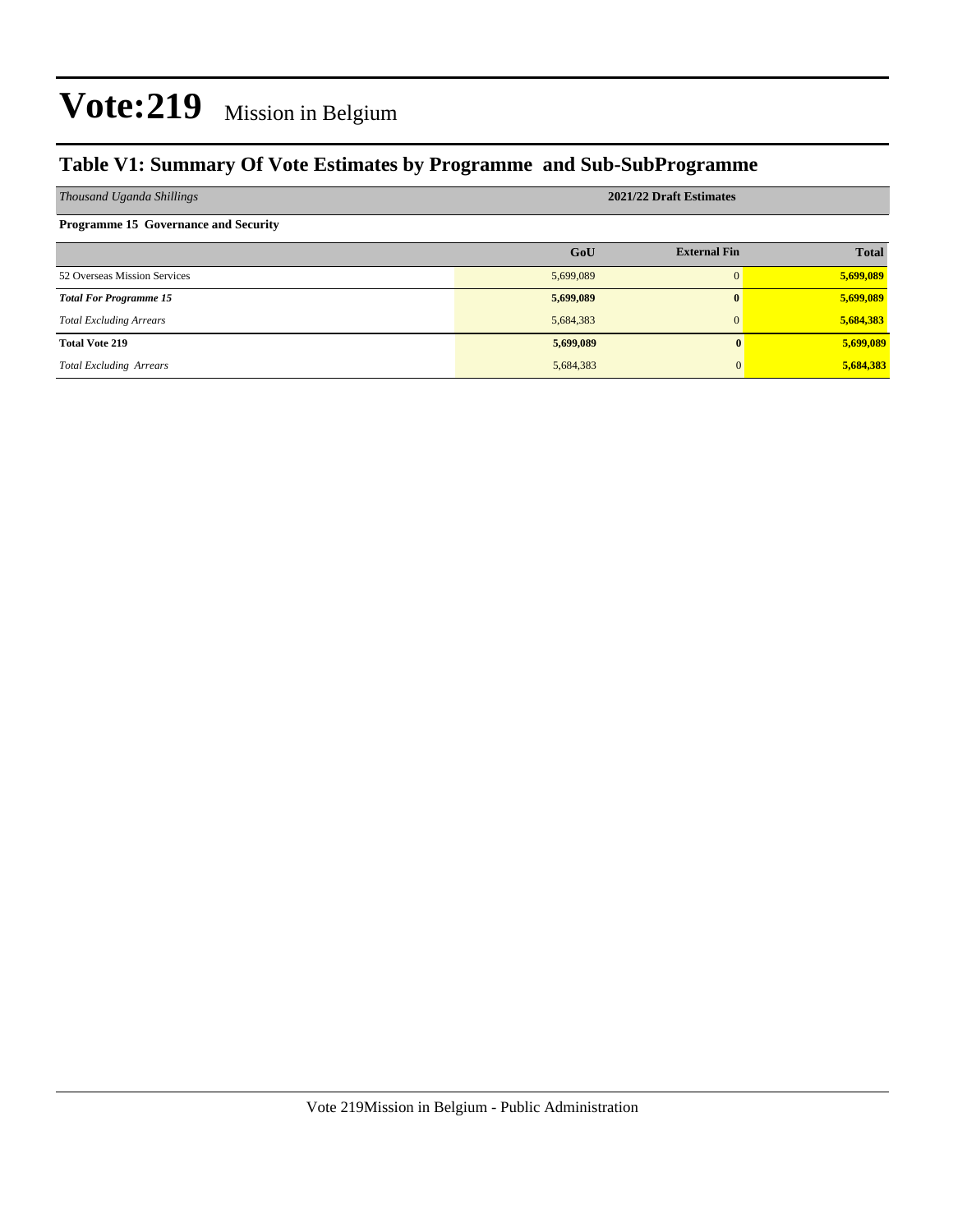#### **Table V2: Summary Of Vote Estimates by Sub-SubProgramme,Department and Project**

| Thousand Uganda Shillings                                                 | 2020/21 Approved Budget |                     |              |              |             | 2021/22 Draft Estimates       |              |  |
|---------------------------------------------------------------------------|-------------------------|---------------------|--------------|--------------|-------------|-------------------------------|--------------|--|
| <b>Sub-SubProgramme 52 Overseas Mission Services</b>                      |                         |                     |              |              |             |                               |              |  |
| <b>Recurrent Budget Estimates</b>                                         | <b>Wage</b>             | <b>Non-Wage</b>     | <b>AIA</b>   | <b>Total</b> | <b>Wage</b> | <b>Non-Wage</b>               | <b>Total</b> |  |
| 01 Headquarters Brussels                                                  | 1,099,011               | 4,415,372           | $\mathbf{0}$ | 5,514,383    | 1,099,011   | 4,430,078                     | 5,529,089    |  |
| <b>Total Recurrent Budget Estimates for Sub-</b><br><b>SubProgramme</b>   | 1,099,011               | 4,415,372           | $\bf{0}$     | 5,514,383    | 1,099,011   | 4,430,078                     | 5,529,089    |  |
| Development Budget Estimates                                              | <b>GoU Dev't</b>        | <b>External Fin</b> | <b>AIA</b>   | <b>Total</b> |             | <b>GoU Dev't External Fin</b> | <b>Total</b> |  |
| 1741 Retooling of Mission in Brussels - Belgium                           | $\Omega$                | $\Omega$            | $\mathbf{0}$ | $\bf{0}$     | 170,000     | $\overline{0}$                | 170,000      |  |
| <b>Total Development Budget Estimates for Sub-</b><br><b>SubProgramme</b> | 0                       | $\bf{0}$            | $\bf{0}$     | $\bf{0}$     | 170,000     | $\bf{0}$                      | 170,000      |  |
|                                                                           | GoU                     | <b>External Fin</b> | <b>AIA</b>   | <b>Total</b> | GoU         | <b>External Fin</b>           | <b>Total</b> |  |
| <b>Total For Sub-SubProgramme 52</b>                                      | 5,514,383               | $\mathbf{0}$        | $\bf{0}$     | 5,514,383    | 5,699,089   | $\mathbf{0}$                  | 5,699,089    |  |
| <b>Total Excluding Arrears</b>                                            | 5,514,383               | $\mathbf{0}$        | $\mathbf{0}$ | 5,514,383    | 5,684,383   | $\mathbf{0}$                  | 5,684,383    |  |
| <b>Total Vote 219</b>                                                     | 5,514,383               | $\mathbf{0}$        | $\bf{0}$     | 5,514,383    | 5,699,089   | $\mathbf{0}$                  | 5,699,089    |  |
| <b>Total Excluding Arrears</b>                                            | 5,514,383               | $\boldsymbol{0}$    | $\mathbf{0}$ | 5,514,383    | 5,684,383   | $\mathbf{0}$                  | 5,684,383    |  |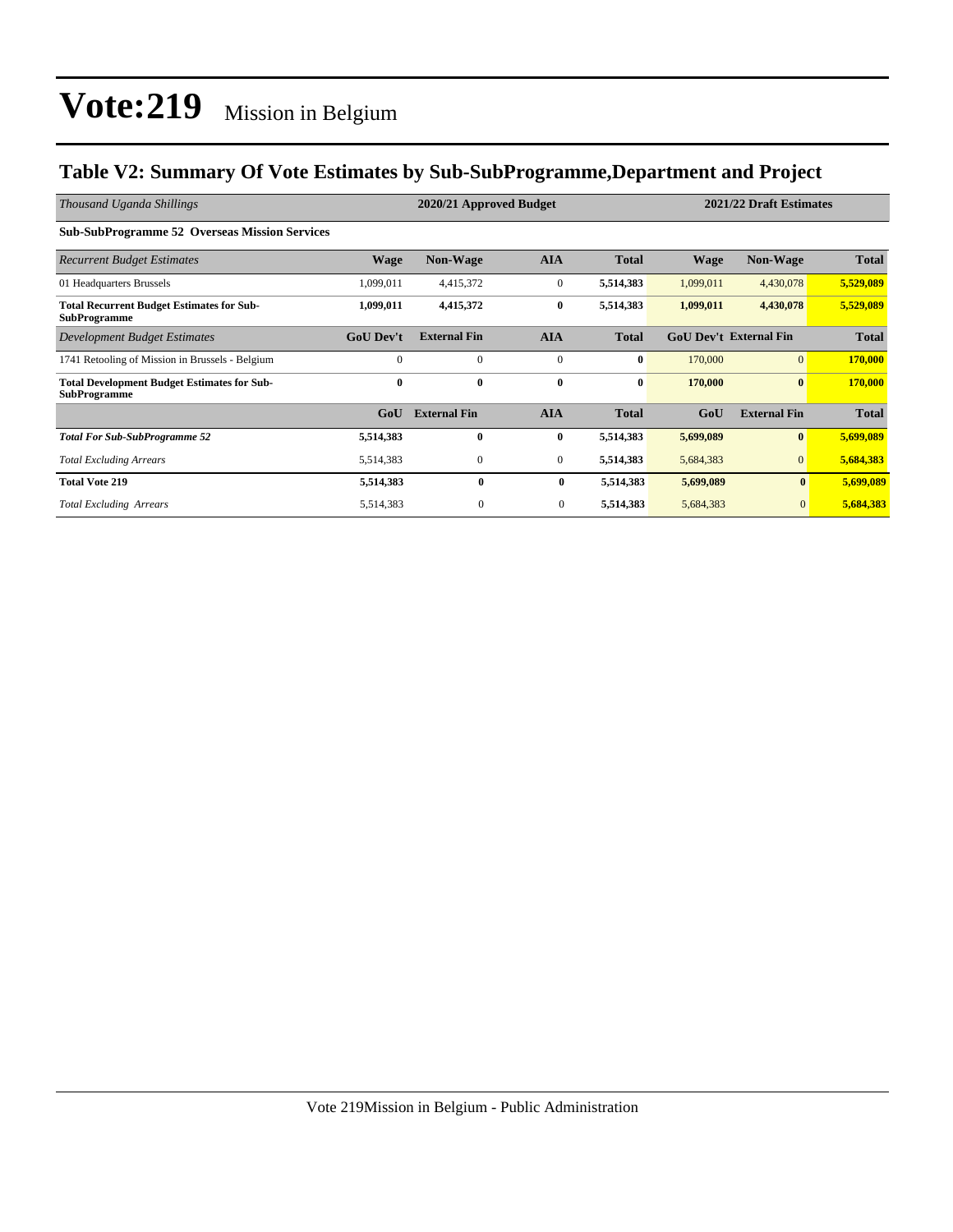#### **Table V3: Summary Vote Estimates by Item**

| Thousand Uganda Shillings                                   | 2020/21 Approved Budget |                     |                  |              | 2021/22 Draft Estimates |                     |              |  |
|-------------------------------------------------------------|-------------------------|---------------------|------------------|--------------|-------------------------|---------------------|--------------|--|
|                                                             | GoU                     | <b>External Fin</b> | <b>AIA</b>       | <b>Total</b> | GoU                     | <b>External Fin</b> | <b>Total</b> |  |
| <b>Employees, Goods and Services (Outputs Provided)</b>     | 5,514,383               | $\bf{0}$            | $\pmb{0}$        | 5,514,383    | 5,514,383               | $\bf{0}$            | 5,514,383    |  |
| 211103 Allowances (Inc. Casuals, Temporary)                 | 1,848,787               | $\bf{0}$            | $\bf{0}$         | 1,848,787    | 1,988,787               | $\bf{0}$            | 1,988,787    |  |
| 211105 Missions staff salaries                              | 1,099,011               | $\bf{0}$            | $\bf{0}$         | 1,099,011    | 1,099,011               | $\bf{0}$            | 1,099,011    |  |
| 212101 Social Security Contributions                        | 330,000                 | $\bf{0}$            | $\bf{0}$         | 330,000      | 330,000                 | $\bf{0}$            | 330,000      |  |
| 213001 Medical expenses (To employees)                      | 170,000                 | $\bf{0}$            | $\bf{0}$         | 170,000      | 150,000                 | $\bf{0}$            | 150,000      |  |
| 221001 Advertising and Public Relations                     | 135,000                 | $\bf{0}$            | $\bf{0}$         | 135,000      | 155,000                 | $\bf{0}$            | 155,000      |  |
| 221003 Staff Training                                       | 40,000                  | $\bf{0}$            | 0                | 40,000       | 40,000                  | $\bf{0}$            | 40,000       |  |
| 221008 Computer supplies and Information Technology<br>(TT) | 30,000                  | $\bf{0}$            | 0                | 30,000       | 30,000                  | $\bf{0}$            | 30,000       |  |
| 221009 Welfare and Entertainment                            | 70,000                  | $\bf{0}$            | $\bf{0}$         | 70,000       | 55,000                  | $\bf{0}$            | 55,000       |  |
| 221011 Printing, Stationery, Photocopying and Binding       | 60,000                  | $\bf{0}$            | $\bf{0}$         | 60,000       | 70,000                  | $\bf{0}$            | 70,000       |  |
| 221014 Bank Charges and other Bank related costs            | 10,000                  | $\bf{0}$            | $\bf{0}$         | 10,000       | 12,585                  | $\bf{0}$            | 12,585       |  |
| 222001 Telecommunications                                   | 60,000                  | $\bf{0}$            | 0                | 60,000       | 60,000                  | $\bf{0}$            | 60,000       |  |
| 222002 Postage and Courier                                  | 15,000                  | $\bf{0}$            | $\bf{0}$         | 15,000       | 20,000                  | $\bf{0}$            | 20,000       |  |
| 222003 Information and communications technology<br>(ICT)   | 15,000                  | $\bf{0}$            | $\bf{0}$         | 15,000       | 10,000                  | $\bf{0}$            | 10,000       |  |
| 223001 Property Expenses                                    | 5,000                   | $\bf{0}$            | $\bf{0}$         | 5,000        | 10,000                  | $\bf{0}$            | 10,000       |  |
| 223002 Rates                                                | 5,000                   | $\bf{0}$            | 0                | 5,000        | $\bf{0}$                | $\bf{0}$            | $\bf{0}$     |  |
| 223003 Rent – (Produced Assets) to private entities         | 1,000,000               | $\bf{0}$            | $\bf{0}$         | 1,000,000    | 850,000                 | $\bf{0}$            | 850,000      |  |
| 223005 Electricity                                          | 40,000                  | $\bf{0}$            | 0                | 40,000       | 50,000                  | $\bf{0}$            | 50,000       |  |
| 223006 Water                                                | 6,000                   | $\bf{0}$            | $\bf{0}$         | 6,000        | 10,000                  | $\bf{0}$            | 10,000       |  |
| 223007 Other Utilities- (fuel, gas, firewood, charcoal)     | 86,585                  | $\bf{0}$            | $\bf{0}$         | 86,585       | 50,000                  | $\bf{0}$            | 50,000       |  |
| 226001 Insurances                                           | 40,000                  | $\bf{0}$            | 0                | 40,000       | 80,000                  | $\bf{0}$            | 80,000       |  |
| 227001 Travel inland                                        | 75,000                  | $\bf{0}$            | $\bf{0}$         | 75,000       | 100,000                 | $\bf{0}$            | 100,000      |  |
| 227002 Travel abroad                                        | 90,000                  | $\bf{0}$            | 0                | 90,000       | 50,000                  | $\bf{0}$            | 50,000       |  |
| 227003 Carriage, Haulage, Freight and transport hire        | 110,000                 | $\bf{0}$            | $\boldsymbol{0}$ | 110,000      | 120,000                 | $\bf{0}$            | 120,000      |  |
| 227004 Fuel, Lubricants and Oils                            | 50,000                  | $\bf{0}$            | $\bf{0}$         | 50,000       | 60,000                  | $\bf{0}$            | 60,000       |  |
| 228001 Maintenance - Civil                                  | 70,000                  | $\bf{0}$            | 0                | 70,000       | 60,000                  | $\bf{0}$            | 60,000       |  |
| 228002 Maintenance - Vehicles                               | 50,000                  | $\bf{0}$            | $\bf{0}$         | 50,000       | 39,000                  | $\bf{0}$            | 39,000       |  |
| 282101 Donations                                            | 4,000                   | $\bf{0}$            | 0                | 4,000        | 15,000                  | $\bf{0}$            | 15,000       |  |
| <b>Investment</b> (Capital Purchases)                       | 0                       | $\bf{0}$            | $\bf{0}$         | $\bf{0}$     | 170,000                 | $\bf{0}$            | 170,000      |  |
| 312201 Transport Equipment                                  | $\boldsymbol{0}$        | $\bf{0}$            | $\pmb{0}$        | $\pmb{0}$    | 170,000                 | $\bf{0}$            | 170,000      |  |
| <b>Arrears</b>                                              | $\bf{0}$                | $\bf{0}$            | $\pmb{0}$        | $\bf{0}$     | 14,705                  | $\bf{0}$            | 14,705       |  |
| 321605 Domestic arrears (Budgeting)                         | $\boldsymbol{0}$        | $\bf{0}$            | $\pmb{0}$        | $\bf{0}$     | 14,705                  | $\bf{0}$            | 14,705       |  |
| <b>Grand Total Vote 219</b>                                 | 5,514,383               | $\bf{0}$            | $\bf{0}$         | 5,514,383    | 5,699,089               | $\bf{0}$            | 5,699,089    |  |
| <b>Total Excluding Arrears</b>                              | 5,514,383               | $\boldsymbol{0}$    | $\mathbf{0}$     | 5,514,383    | 5,684,383               | $\mathbf{0}$        | 5,684,383    |  |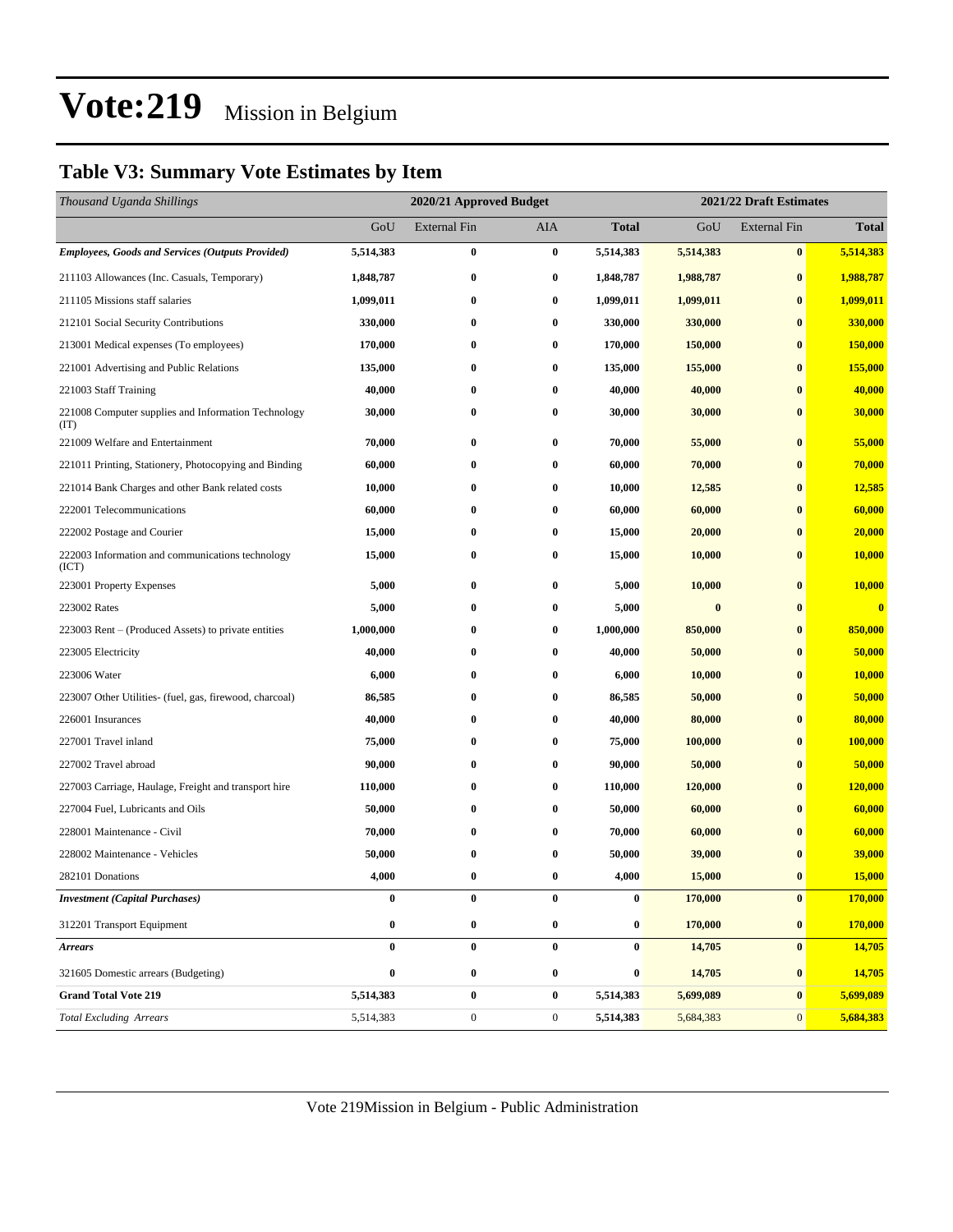#### **Table V4: Detailed Estimates by Sub-SubProgramme, Department,Project and Output and Item**

*Sub-SubProgrammme 52 Overseas Mission Services*

*Recurrent Budget Estimates*

#### **Department 01 Headquarters Brussels**

| Thousand Uganda Shillings                                | 2020/21 Approved Budget |                  |                  |              |                  | 2021/22 Draft Estimates |              |  |
|----------------------------------------------------------|-------------------------|------------------|------------------|--------------|------------------|-------------------------|--------------|--|
| <b>Outputs Provided</b>                                  | Wage                    | Non Wage         | AIA              | <b>Total</b> | Wage             | Non Wage                | <b>Total</b> |  |
| <b>Budget Output 165201 Cooperation frameworks</b>       |                         |                  |                  |              |                  |                         |              |  |
| 211103 Allowances (Inc. Casuals, Temporary)              | $\overline{0}$          | 1,568,787        | $\boldsymbol{0}$ | 1,568,787    | $\overline{0}$   | 1,518,787               | 1,518,787    |  |
| 211105 Missions staff salaries                           | 1,099,011               | $\boldsymbol{0}$ | $\boldsymbol{0}$ | 1,099,011    | 1,099,011        | $\mathbf{0}$            | 1,099,011    |  |
| 212101 Social Security Contributions                     | $\boldsymbol{0}$        | 330,000          | $\mathbf{0}$     | 330,000      | $\boldsymbol{0}$ | 330,000                 | 330,000      |  |
| 213001 Medical expenses (To employees)                   | $\boldsymbol{0}$        | 170,000          | $\boldsymbol{0}$ | 170,000      | $\mathbf{0}$     | $\overline{0}$          | $\bf{0}$     |  |
| 221001 Advertising and Public Relations                  | $\boldsymbol{0}$        | 70,000           | $\boldsymbol{0}$ | 70,000       | $\mathbf{0}$     | 50,000                  | 50,000       |  |
| 221008 Computer supplies and Information Technology (IT) | $\boldsymbol{0}$        | 30,000           | $\boldsymbol{0}$ | 30,000       | $\boldsymbol{0}$ | 30,000                  | 30,000       |  |
| 221009 Welfare and Entertainment                         | $\boldsymbol{0}$        | 40,000           | $\mathbf{0}$     | 40,000       | $\mathbf{0}$     | 25,000                  | 25,000       |  |
| 221011 Printing, Stationery, Photocopying and Binding    | $\boldsymbol{0}$        | 60,000           | $\mathbf{0}$     | 60,000       | $\mathbf{0}$     | 70,000                  | 70,000       |  |
| 222001 Telecommunications                                | $\overline{0}$          | 60,000           | $\boldsymbol{0}$ | 60,000       | $\mathbf{0}$     | 60,000                  | 60,000       |  |
| 222002 Postage and Courier                               | $\overline{0}$          | 15,000           | $\boldsymbol{0}$ | 15,000       | $\boldsymbol{0}$ | 20,000                  | 20,000       |  |
| 222003 Information and communications technology (ICT)   | $\boldsymbol{0}$        | 15,000           | $\boldsymbol{0}$ | 15,000       | $\mathbf{0}$     | 10,000                  | 10,000       |  |
| 223001 Property Expenses                                 | $\boldsymbol{0}$        | 5,000            | $\mathbf{0}$     | 5,000        | $\mathbf{0}$     | 10,000                  | 10,000       |  |
| 223002 Rates                                             | $\boldsymbol{0}$        | 5,000            | $\mathbf{0}$     | 5,000        | $\mathbf{0}$     | $\overline{0}$          | $\bf{0}$     |  |
| 227001 Travel inland                                     | $\boldsymbol{0}$        | 50,000           | $\boldsymbol{0}$ | 50,000       | $\mathbf{0}$     | 50,000                  | 50,000       |  |
| 227002 Travel abroad                                     | $\boldsymbol{0}$        | 90,000           | $\boldsymbol{0}$ | 90,000       | $\boldsymbol{0}$ | 50,000                  | 50,000       |  |
| 227003 Carriage, Haulage, Freight and transport hire     | $\boldsymbol{0}$        | 110,000          | $\mathbf{0}$     | 110,000      | $\mathbf{0}$     | 120,000                 | 120,000      |  |
| 227004 Fuel, Lubricants and Oils                         | $\boldsymbol{0}$        | 30,000           | $\mathbf{0}$     | 30,000       | $\mathbf{0}$     | 40,000                  | 40,000       |  |
| 228001 Maintenance - Civil                               | $\overline{0}$          | 50,000           | $\mathbf{0}$     | 50,000       | $\mathbf{0}$     | $\Omega$                | $\mathbf{0}$ |  |
| 228002 Maintenance - Vehicles                            | $\overline{0}$          | 50,000           | $\mathbf{0}$     | 50,000       | $\boldsymbol{0}$ | 19,000                  | 19,000       |  |
| 282101 Donations                                         | $\boldsymbol{0}$        | 4,000            | $\mathbf{0}$     | 4,000        | $\mathbf{0}$     | $\overline{0}$          | $\bf{0}$     |  |
| <b>Total Cost of Budget Output 01</b>                    | 1,099,011               | 2,752,787        | 0                | 3,851,798    | 1,099,011        | 2,402,787               | 3,501,798    |  |
| <b>Budget Output 165202 Consulars services</b>           |                         |                  |                  |              |                  |                         |              |  |
| 211103 Allowances (Inc. Casuals, Temporary)              | $\boldsymbol{0}$        | 60,000           | $\mathbf{0}$     | 60,000       | $\mathbf{0}$     | 90,000                  | 90,000       |  |
| 221001 Advertising and Public Relations                  | $\boldsymbol{0}$        | 20,000           | $\boldsymbol{0}$ | 20,000       | $\mathbf{0}$     | 30,000                  | 30,000       |  |
| 221003 Staff Training                                    | $\boldsymbol{0}$        | 40,000           | $\mathbf{0}$     | 40,000       | $\boldsymbol{0}$ | $\overline{0}$          | $\bf{0}$     |  |
| 221014 Bank Charges and other Bank related costs         | $\boldsymbol{0}$        | 10,000           | $\mathbf 0$      | 10,000       | $\mathbf{0}$     | 12,585                  | 12,585       |  |
| 223003 Rent – (Produced Assets) to private entities      | $\overline{0}$          | 1,000,000        | $\mathbf{0}$     | 1,000,000    | $\mathbf{0}$     | 850,000                 | 850,000      |  |
| 223005 Electricity                                       | $\overline{0}$          | 40,000           | $\mathbf{0}$     | 40,000       | $\mathbf{0}$     | 50,000                  | 50,000       |  |
| 223006 Water                                             | $\boldsymbol{0}$        | 6,000            | $\boldsymbol{0}$ | 6,000        | $\boldsymbol{0}$ | 10,000                  | 10,000       |  |
| 223007 Other Utilities- (fuel, gas, firewood, charcoal)  | $\boldsymbol{0}$        | 66,585           | $\boldsymbol{0}$ | 66,585       | $\mathbf{0}$     | 10,000                  | 10,000       |  |

Vote 219Mission in Belgium - Public Administration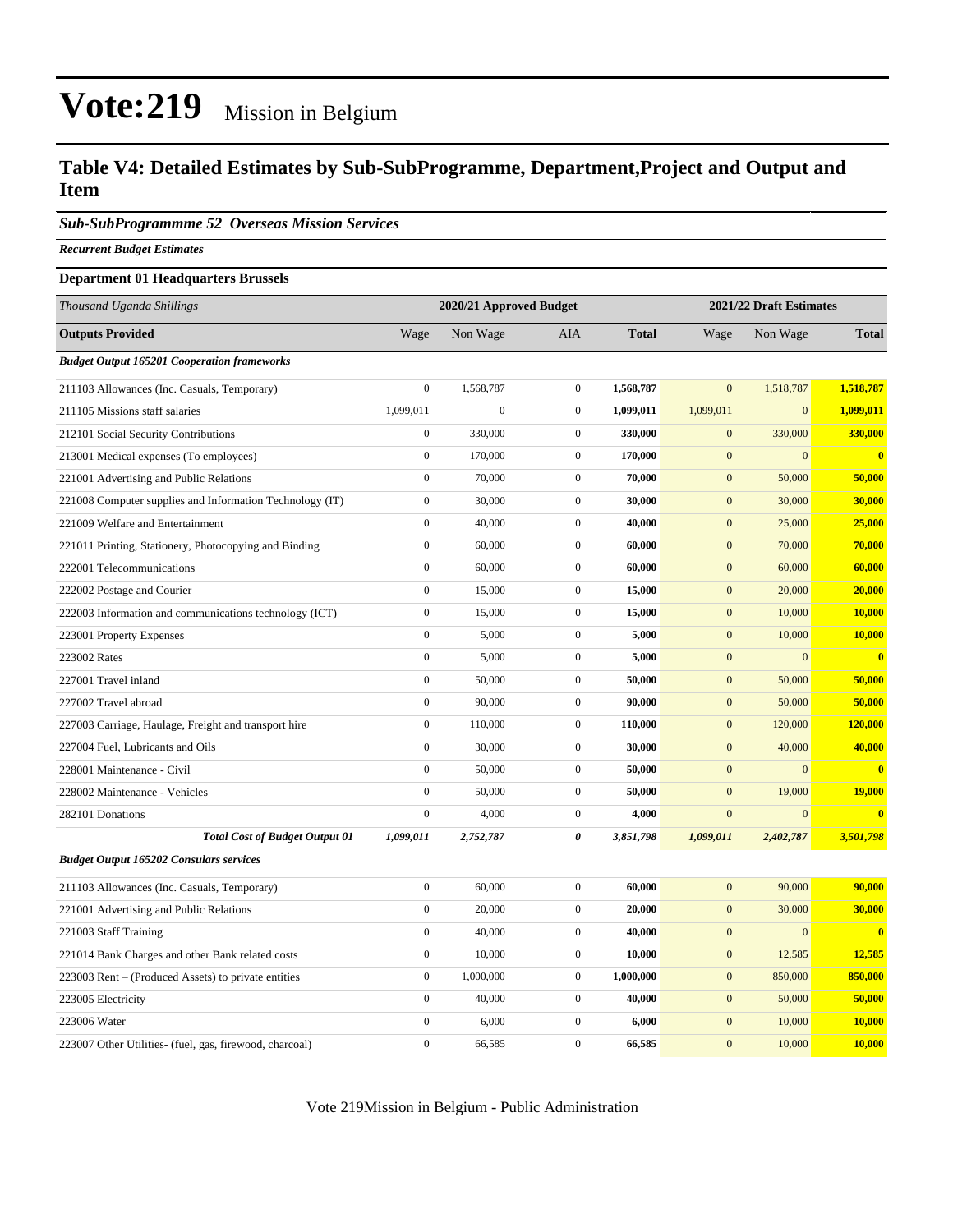| 226001 Insurances                                                             | $\mathbf{0}$          | 20,000                  | $\mathbf{0}$     | 20,000                | $\mathbf{0}$           | 10,000                  | 10,000         |  |  |
|-------------------------------------------------------------------------------|-----------------------|-------------------------|------------------|-----------------------|------------------------|-------------------------|----------------|--|--|
| <b>Total Cost of Budget Output 02</b>                                         | $\boldsymbol{\theta}$ | 1,262,585               | 0                | 1,262,585             | $\boldsymbol{\theta}$  | 1,062,585               | 1,062,585      |  |  |
| Budget Output 165204 Promotion of trade, tourism, education, and investment   |                       |                         |                  |                       |                        |                         |                |  |  |
| 211103 Allowances (Inc. Casuals, Temporary)                                   | $\boldsymbol{0}$      | 220,000                 | $\boldsymbol{0}$ | 220,000               | $\mathbf{0}$           | 380,000                 | 380,000        |  |  |
| 221001 Advertising and Public Relations                                       | $\boldsymbol{0}$      | 45,000                  | $\mathbf{0}$     | 45,000                | $\mathbf{0}$           | 75,000                  | 75,000         |  |  |
| 221003 Staff Training                                                         | $\boldsymbol{0}$      | $\boldsymbol{0}$        | $\boldsymbol{0}$ | $\bf{0}$              | $\mathbf{0}$           | 40,000                  | 40,000         |  |  |
| 221009 Welfare and Entertainment                                              | $\mathbf{0}$          | 30,000                  | $\mathbf{0}$     | 30,000                | $\mathbf{0}$           | 30,000                  | 30,000         |  |  |
| 223007 Other Utilities- (fuel, gas, firewood, charcoal)                       | $\boldsymbol{0}$      | 20,000                  | $\mathbf{0}$     | 20,000                | $\mathbf{0}$           | 40,000                  | 40,000         |  |  |
| 226001 Insurances                                                             | $\mathbf{0}$          | 20,000                  | $\mathbf{0}$     | 20,000                | $\mathbf{0}$           | 70,000                  | 70,000         |  |  |
| 227001 Travel inland                                                          | $\boldsymbol{0}$      | 25,000                  | $\mathbf{0}$     | 25,000                | $\mathbf{0}$           | 50,000                  | 50,000         |  |  |
| 227004 Fuel, Lubricants and Oils                                              | $\boldsymbol{0}$      | 20,000                  | $\mathbf{0}$     | 20,000                | $\mathbf{0}$           | 20,000                  | 20,000         |  |  |
| 228001 Maintenance - Civil                                                    | $\mathbf{0}$          | 20,000                  | $\mathbf{0}$     | 20,000                | $\mathbf{0}$           | 60,000                  | 60,000         |  |  |
| 228002 Maintenance - Vehicles                                                 | $\boldsymbol{0}$      | $\mathbf{0}$            | $\boldsymbol{0}$ | $\bf{0}$              | $\mathbf{0}$           | 20,000                  | 20,000         |  |  |
| 282101 Donations                                                              | $\mathbf{0}$          | $\overline{0}$          | $\boldsymbol{0}$ | $\bf{0}$              | $\mathbf{0}$           | 15,000                  | 15,000         |  |  |
| <b>Total Cost of Budget Output 04</b>                                         | 0                     | 400,000                 | 0                | 400,000               | $\boldsymbol{\theta}$  | 800,000                 | 800,000        |  |  |
| <b>Budget Output 165205 HIV/AIDS Mainstreaming</b>                            |                       |                         |                  |                       |                        |                         |                |  |  |
| 213001 Medical expenses (To employees)                                        | $\boldsymbol{0}$      | $\boldsymbol{0}$        | $\overline{0}$   | $\bf{0}$              | $\mathbf{0}$           | 150,000                 | 150,000        |  |  |
| <b>Total Cost of Budget Output 05</b>                                         | $\boldsymbol{\theta}$ | $\theta$                | 0                | $\boldsymbol{\theta}$ | $\boldsymbol{\theta}$  | 150,000                 | 150,000        |  |  |
| <b>Total Cost Of Outputs Provided</b>                                         | 1,099,011             | 4,415,372               | 0                | 5,514,383             | 1,099,011              | 4,415,372               | 5,514,383      |  |  |
| <b>Arrears</b>                                                                | Wage                  | Non Wage                | <b>AIA</b>       | <b>Total</b>          | Wage                   | Non Wage                | <b>Total</b>   |  |  |
| <b>Budget Output 165299 Arrears</b>                                           |                       |                         |                  |                       |                        |                         |                |  |  |
| 321605 Domestic arrears (Budgeting)                                           | $\mathbf{0}$          | $\overline{0}$          | $\mathbf{0}$     | $\bf{0}$              | $\mathbf{0}$           | 14,705                  | 14,705         |  |  |
| <b>Total Cost of Budget Output 99</b>                                         | $\boldsymbol{\theta}$ | 0                       | 0                | $\boldsymbol{\theta}$ | $\boldsymbol{\theta}$  | 14,705                  | 14,705         |  |  |
| <b>Total Cost Of Arrears</b>                                                  | $\bf{0}$              | 0                       | 0                | $\bf{0}$              | $\bf{0}$               | 14,705                  | 14,705         |  |  |
| <b>Total Cost for Department 01</b>                                           | 1,099,011             | 4,415,372               | $\bf{0}$         | 5,514,383             | 1,099,011              | 4,430,078               | 5,529,089      |  |  |
| <b>Total Excluding Arrears</b>                                                | 1,099,011             | 4,415,372               | $\mathbf{0}$     | 5,514,383             | 1,099,011              | 4,415,372               | 5,514,383      |  |  |
| <b>Development Budget Estimates</b>                                           |                       |                         |                  |                       |                        |                         |                |  |  |
| <b>Project 1741 Retooling of Mission in Brussels - Belgium</b>                |                       |                         |                  |                       |                        |                         |                |  |  |
| Thousand Uganda Shillings                                                     |                       | 2020/21 Approved Budget |                  |                       |                        | 2021/22 Draft Estimates |                |  |  |
| <b>Capital Purchases</b>                                                      |                       | GoU Dev't External Fin  | <b>AIA</b>       | <b>Total</b>          | GoU Dev't External Fin |                         | Total          |  |  |
| Budget Output 165275 Purchase of Motor Vehicles and Other Transport Equipment |                       |                         |                  |                       |                        |                         |                |  |  |
| 312201 Transport Equipment                                                    | $\boldsymbol{0}$      | $\boldsymbol{0}$        | $\mathbf{0}$     | $\bf{0}$              | 170,000                | $\vert 0 \vert$         | 170,000        |  |  |
| Total Cost Of Budget Output 165275                                            | 0                     | 0                       | 0                | 0                     | 170,000                | $\boldsymbol{\theta}$   | 170,000        |  |  |
| <b>Total Cost for Capital Purchases</b>                                       | $\boldsymbol{0}$      | $\boldsymbol{0}$        | $\boldsymbol{0}$ | $\bf{0}$              | 170,000                | $\mathbf{0}$            | <b>170,000</b> |  |  |
| <b>Total Cost for Project: 1741</b>                                           | $\boldsymbol{0}$      | $\boldsymbol{0}$        | $\boldsymbol{0}$ | $\bf{0}$              | 170,000                | $\vert 0 \vert$         | 170,000        |  |  |
| <b>Total Excluding Arrears</b>                                                | $\boldsymbol{0}$      | $\boldsymbol{0}$        | $\boldsymbol{0}$ | $\bf{0}$              | 170,000                | $\mathbf{0}$            | 170,000        |  |  |
|                                                                               |                       | GoU External Fin        | <b>AIA</b>       | <b>Total</b>          | GoU                    | <b>External Fin</b>     | <b>Total</b>   |  |  |

Vote 219Mission in Belgium - Public Administration

**Total Cost for Sub-SubProgramme 52 5,514,383 0 0 5,514,383 5,699,089 0 5,699,089** *Total Excluding Arrears* 5,514,383 0 0 **5,514,383** 5,684,383 0 **5,684,383**